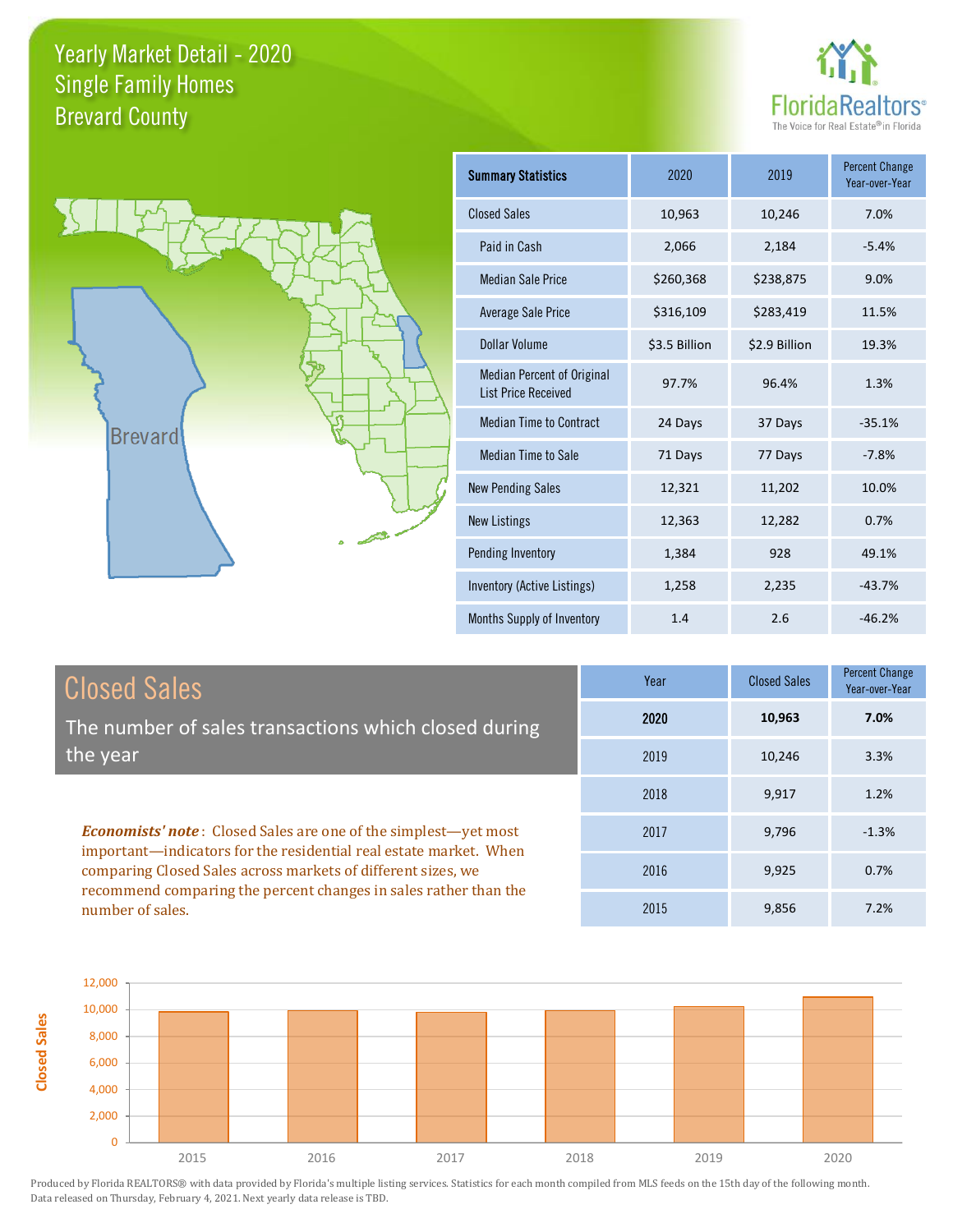this statistic should be interpreted with care.



3,528 -10.0%

| Cash Sales                                                                                                                                                                                                                                                                                           | Year | <b>Cash Sales</b> | <b>Percent Change</b><br>Year-over-Year |
|------------------------------------------------------------------------------------------------------------------------------------------------------------------------------------------------------------------------------------------------------------------------------------------------------|------|-------------------|-----------------------------------------|
| The number of Closed Sales during the year in which                                                                                                                                                                                                                                                  | 2020 | 2,066             | $-5.4%$                                 |
| buyers exclusively paid in cash                                                                                                                                                                                                                                                                      | 2019 | 2.184             | $-4.5%$                                 |
|                                                                                                                                                                                                                                                                                                      | 2018 | 2,288             | $-5.8%$                                 |
| <b>Economists' note:</b> Cash Sales can be a useful indicator of the extent to<br>which investors are participating in the market. Why? Investors are<br>far more likely to have the funds to purchase a home available up front,<br>whereas the typical homebuyer requires a mortgage or some other | 2017 | 2.429             | $-14.9%$                                |
|                                                                                                                                                                                                                                                                                                      | 2016 | 2,855             | $-19.1%$                                |
| form of financing. There are, of course, many possible exceptions, so                                                                                                                                                                                                                                | 001F | 2.50              | 10.001                                  |

2015

0 500 1,000 1,500 2,000 2,500 3,000 3,500 4,000 2015 2016 2017 2018 2019 2020

| Cash Sales as a Percentage of Closed Sales                                                                                                                                                                                                                                            | Year | <b>Percent of Closed</b><br>Sales Paid in Cash | <b>Percent Change</b><br>Year-over-Year |
|---------------------------------------------------------------------------------------------------------------------------------------------------------------------------------------------------------------------------------------------------------------------------------------|------|------------------------------------------------|-----------------------------------------|
| The percentage of Closed Sales during the year which                                                                                                                                                                                                                                  | 2020 | 18.8%                                          | $-11.7%$                                |
| were Cash Sales                                                                                                                                                                                                                                                                       | 2019 | 21.3%                                          | $-7.8%$                                 |
| <b>Economists' note:</b> This statistic is simply another way of viewing<br>Cash Sales. The remaining percentages of Closed Sales (i.e. those not<br>paid fully in cash) each year involved some sort of financing, such as<br>mortgages, owner/seller financing, assumed loans, etc. | 2018 | 23.1%                                          | $-6.9%$                                 |
|                                                                                                                                                                                                                                                                                       | 2017 | 24.8%                                          | $-13.9%$                                |
|                                                                                                                                                                                                                                                                                       | 2016 | 28.8%                                          | $-19.6%$                                |
|                                                                                                                                                                                                                                                                                       | 2015 | 35.8%                                          | $-16.2%$                                |

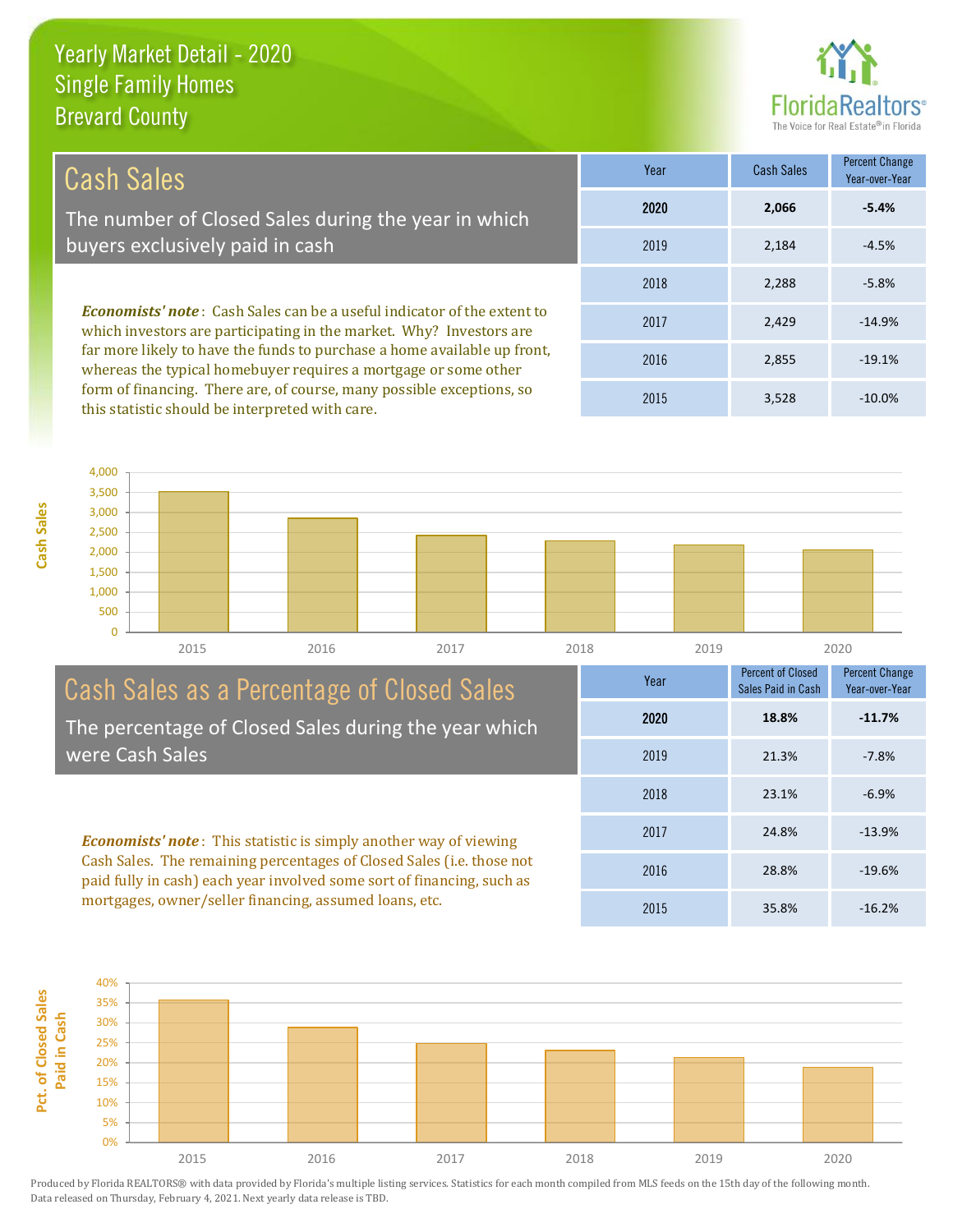

Median Sale Price The median sale price reported for the year (i.e. 50% of sales were above and 50% of sales were below)

*Economists' note* : Median Sale Price is our preferred summary statistic for price activity because, unlike Average Sale Price, Median Sale Price is not sensitive to high sale prices for small numbers of homes that may not be characteristic of the market area. Keep in mind that median price trends over time are not always solely caused by changes in the general value of local real estate. Median sale price only reflects the values of the homes that *sold* each year, and the mix of the types of homes that sell can change over time.

| Year | <b>Median Sale Price</b> | <b>Percent Change</b><br>Year-over-Year |
|------|--------------------------|-----------------------------------------|
| 2020 | \$260,368                | 9.0%                                    |
| 2019 | \$238,875                | 4.8%                                    |
| 2018 | \$228,000                | 8.6%                                    |
| 2017 | \$210,000                | 13.2%                                   |
| 2016 | \$185,500                | 14.5%                                   |
| 2015 | \$162,000                | 18.2%                                   |





# Average Sale Price

The average sale price reported for the year (i.e. total sales in dollars divided by the number of sales)

*Economists' note* : Usually, we prefer Median Sale Price over Average Sale Price as a summary statistic for home prices. However, Average Sale Price does have its uses—particularly when it is analyzed alongside the Median Sale Price. For one, the relative difference between the two statistics can provide some insight into the market for higher-end homes in an area.

| Year | <b>Average Sale Price</b> | <b>Percent Change</b><br>Year-over-Year |
|------|---------------------------|-----------------------------------------|
| 2020 | \$316,109                 | 11.5%                                   |
| 2019 | \$283,419                 | 3.9%                                    |
| 2018 | \$272,684                 | 7.5%                                    |
| 2017 | \$253,626                 | 12.9%                                   |
| 2016 | \$224,716                 | 12.1%                                   |
| 2015 | \$200,545                 | 16.2%                                   |



**Average Sale Price**

**Average Sale Price**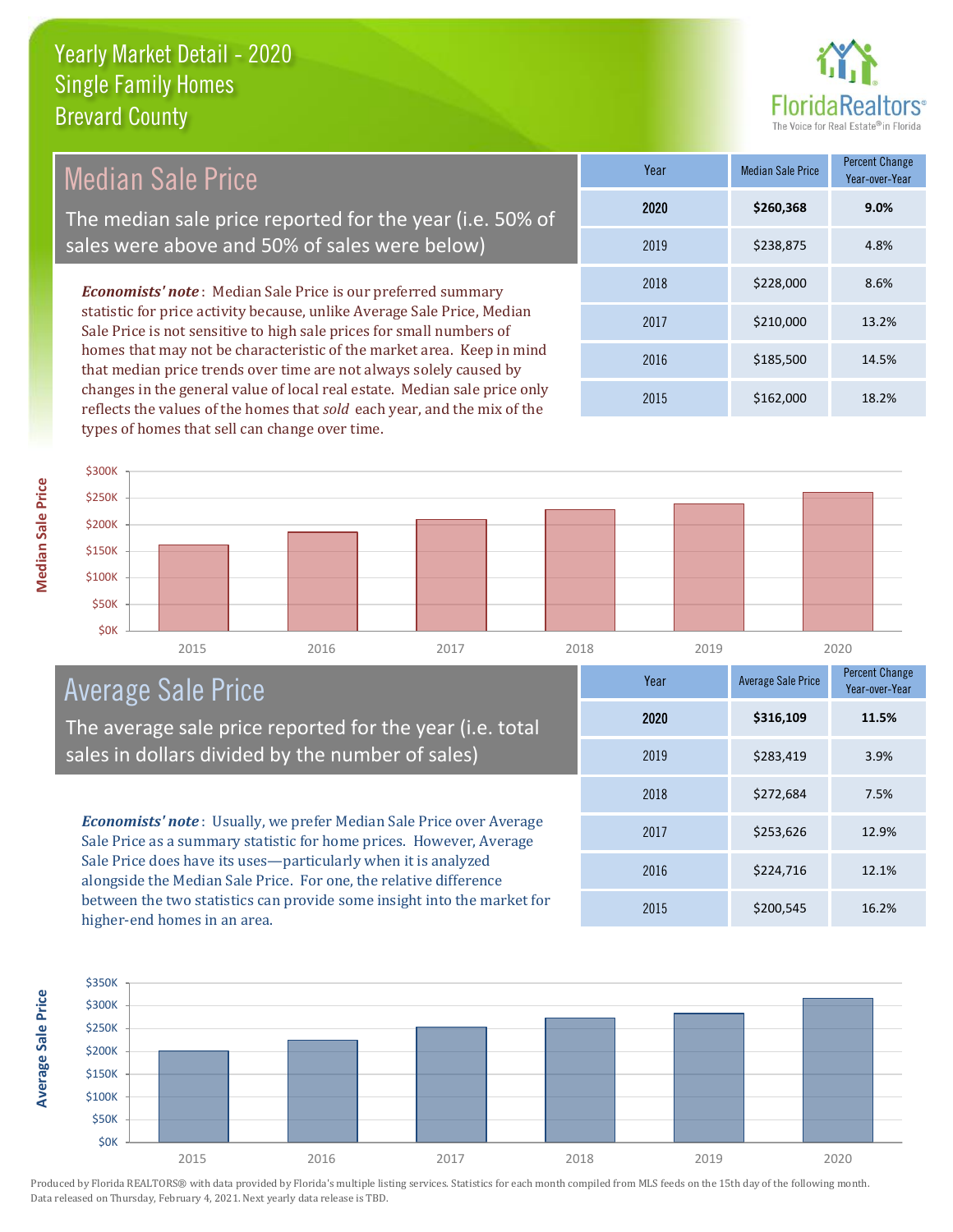# Dollar Volume

The sum of the sale prices for all sales which closed during the year

*Economists' note* : Dollar Volume is simply the sum of all sale prices in a given time period, and can quickly be calculated by multiplying Closed Sales by Average Sale Price. It is a strong indicator of the health of the real estate industry in a market, and is of particular interest to real estate professionals, investors, analysts, and government agencies. Potential home sellers and home buyers, on the other hand, will likely be better served by paying attention to trends in the two components of Dollar Volume (i.e. sales and prices) individually.

| Year | <b>Dollar Volume</b> | <b>Percent Change</b><br>Year-over-Year |
|------|----------------------|-----------------------------------------|
| 2020 | \$3.5 Billion        | 19.3%                                   |
| 2019 | \$2.9 Billion        | 7.4%                                    |
| 2018 | \$2.7 Billion        | 8.8%                                    |
| 2017 | \$2.5 Billion        | 11.4%                                   |
| 2016 | \$2.2 Billion        | 12.8%                                   |
| 2015 | \$2.0 Billion        | 24.6%                                   |



# Median Percent of Original List Price Received

The median of the sale price (as a percentage of the original list price) across all properties selling during the year

*Economists' note* : The Median Percent of Original List Price Received is useful as an indicator of market recovery, since it typically rises as buyers realize that the market may be moving away from them and they need to match the selling price (or better it) in order to get a contract on the house. This is usually the last measure to indicate a market has shifted from down to up, so it is what we would call a *lagging* indicator.

| Year | Med. Pct. of Orig. List<br><b>Price Received</b> | <b>Percent Change</b><br>Year-over-Year |
|------|--------------------------------------------------|-----------------------------------------|
| 2020 | 97.7%                                            | 1.3%                                    |
| 2019 | 96.4%                                            | 0.0%                                    |
| 2018 | 96.4%                                            | $-0.2%$                                 |
| 2017 | 96.6%                                            | 0.4%                                    |
| 2016 | 96.2%                                            | 0.5%                                    |
| 2015 | 95.7%                                            | 1.4%                                    |

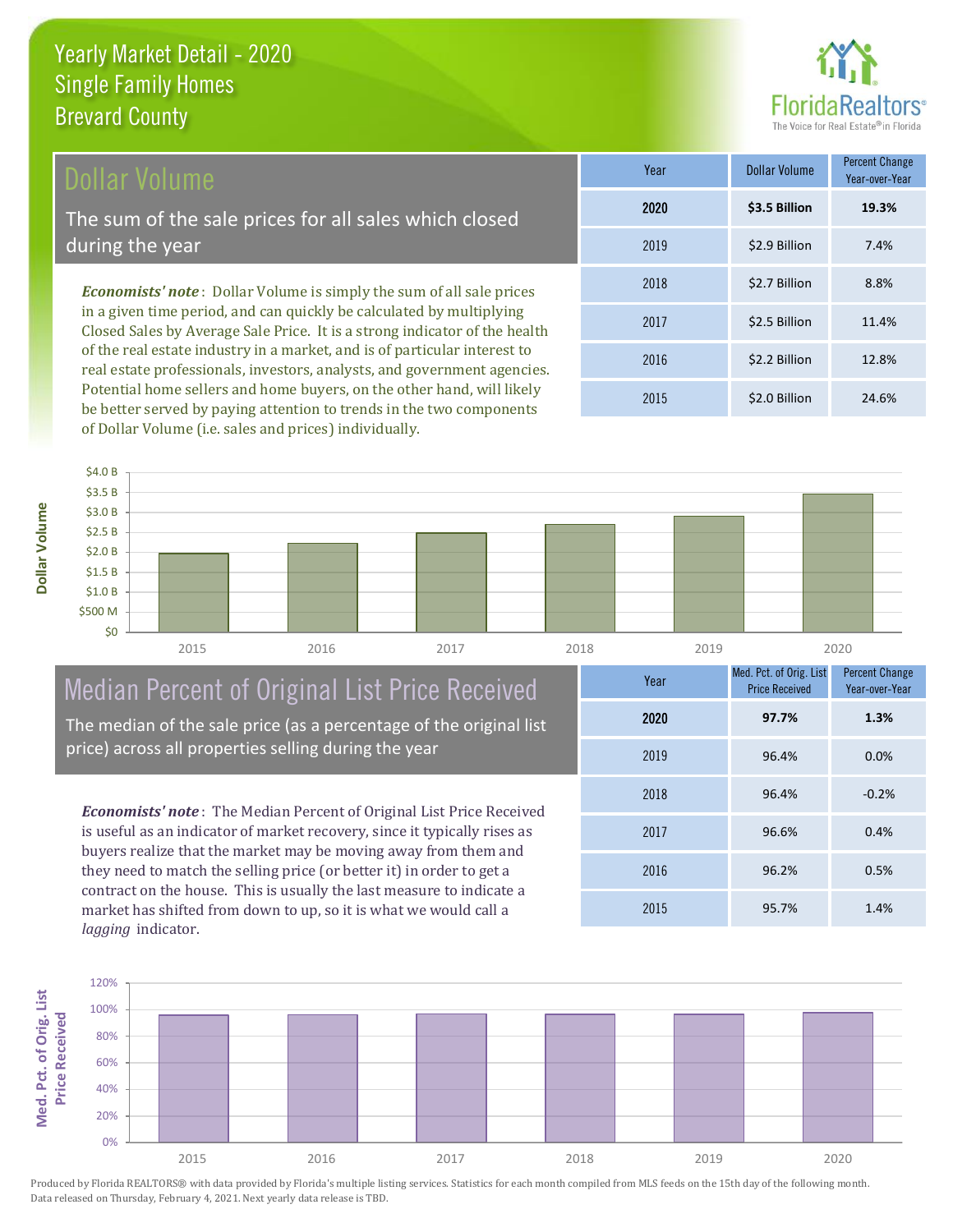

# Median Time to Contract

The median number of days between the listing date and contract date for all Closed Sales during the year

*Economists' note* : Like Time to Sale, Time to Contract is a measure of the length of the home selling process calculated for sales which closed during the year. The difference is that Time to Contract measures the number of days between the initial listing of a property and the signing of the contract which eventually led to the closing of the sale. When the gap between Median Time to Contract and Median Time to Sale grows, it is usually a sign of longer closing times and/or declining numbers of cash sales.

| Year | <b>Median Time to</b><br>Contract | <b>Percent Change</b><br>Year-over-Year |
|------|-----------------------------------|-----------------------------------------|
| 2020 | 24 Days                           | $-35.1%$                                |
| 2019 | 37 Days                           | 15.6%                                   |
| 2018 | 32 Days                           | 18.5%                                   |
| 2017 | 27 Days                           | $-6.9%$                                 |
| 2016 | 29 Days                           | $-21.6%$                                |
| 2015 | 37 Days                           | $-22.9%$                                |



# Median Time to Sale

**Median Time to Sale**

**Median Time to Sale** 

The median number of days between the listing date and closing date for all Closed Sales during the year

*Economists' note* : Time to Sale is a measure of the length of the home selling process, calculated as the number of days between the initial listing of a property and the closing of the sale. *Median* Time to Sale is the amount of time the "middle" property selling this month was on the market. That is, 50% of homes selling this month took *less* time to sell, and 50% of homes took *more* time to sell. Median Time to Sale gives a more accurate picture than Average Time to Sale, which can be skewed upward by small numbers of properties taking an abnormally long time to sell.

| Year | <b>Median Time to Sale</b> | <b>Percent Change</b><br>Year-over-Year |
|------|----------------------------|-----------------------------------------|
| 2020 | 71 Days                    | $-7.8%$                                 |
| 2019 | 77 Days                    | 6.9%                                    |
| 2018 | 72 Days                    | 2.9%                                    |
| 2017 | 70 Days                    | $-7.9%$                                 |
| 2016 | 76 Days                    | $-3.8%$                                 |
| 2015 | 79 Days                    | $-13.2%$                                |

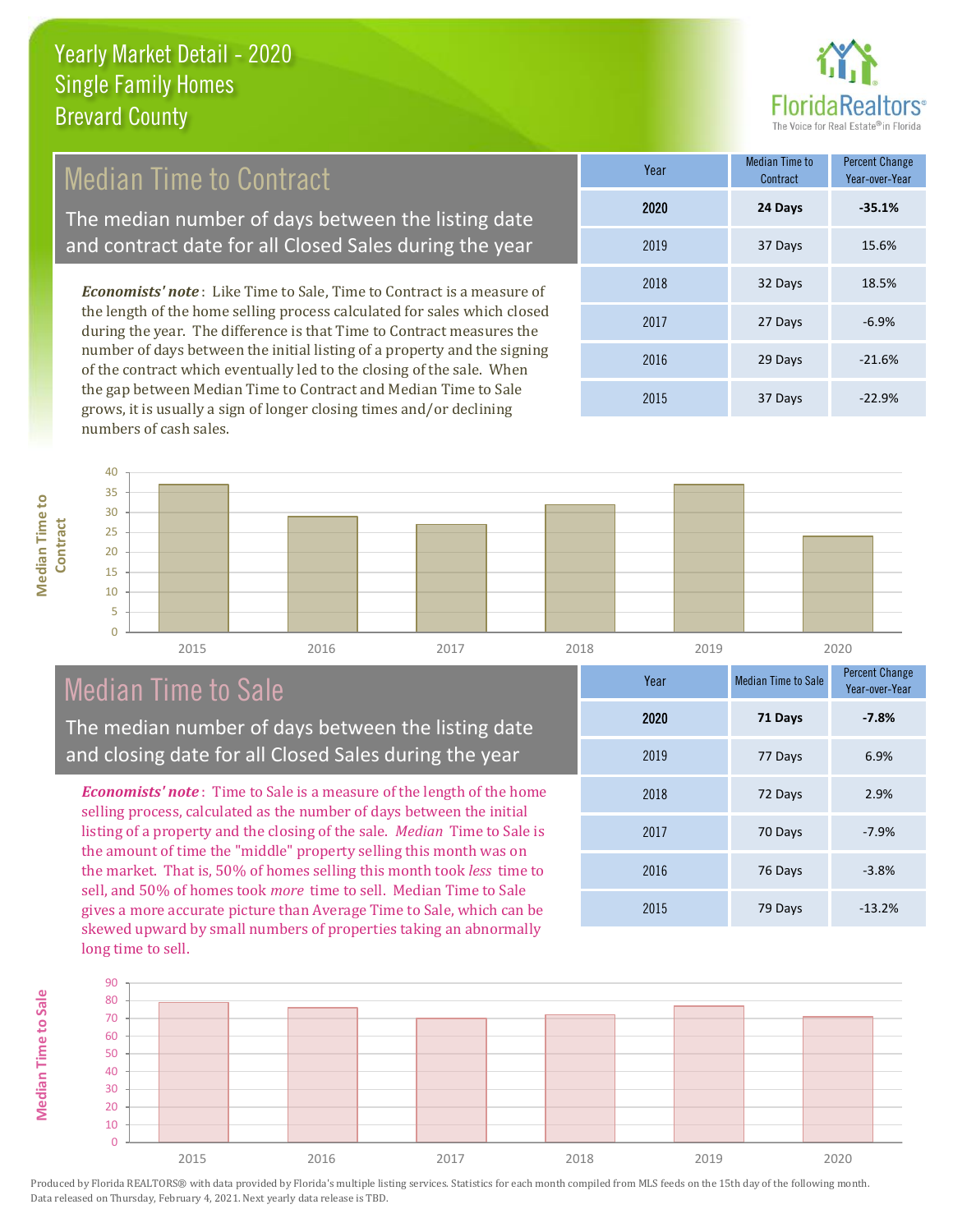

12,099 4.2%

Year-over-Year

**0.7%**

**Year** New Listings Percent Change

2015 11,586 3.6%

2016 11,610 0.2%

2018 12,890 6.5%

2019 12,282 -4.7%

2020 **12,363**

2017

| <b>New Pending Sales</b>                                                                                                                                                                                                   | Year | <b>New Pending Sales</b> | <b>Percent Change</b><br>Year-over-Year |
|----------------------------------------------------------------------------------------------------------------------------------------------------------------------------------------------------------------------------|------|--------------------------|-----------------------------------------|
| The number of listed properties that went under                                                                                                                                                                            | 2020 | 12,321                   | 10.0%                                   |
| contract during the year                                                                                                                                                                                                   | 2019 | 11,202                   | 5.8%                                    |
| <b>Economists' note:</b> Because of the typical length of time it takes for a<br>sale to close, economists consider Pending Sales to be a decent<br>indicator of potential future Closed Sales. It is important to bear in | 2018 | 10,588                   | $-1.0%$                                 |
|                                                                                                                                                                                                                            | 2017 | 10.700                   | 2.2%                                    |
| mind, however, that not all Pending Sales will be closed successfully.<br>Cartha effectiveness of Dougling Color as a future indicator of Closed                                                                           | 2016 | 10.472                   | $-4.9%$                                 |

So, the effectiveness of Pending Sales as a future indicator of Closed Sales is susceptible to changes in market conditions such as the availability of financing for homebuyers and the inventory of distressed properties for sale.

2015 11,017 10.8%



# New Listings

**New Listings**

**Pending Sales**

Pending Sales

The number of properties put onto the market during the year

*Economists' note* : New Listings tend to rise in delayed response to increasing prices, so they are often seen as a lagging indicator of market health. As prices rise, potential sellers raise their estimations of value—and in the most recent cycle, rising prices have freed up many potential sellers who were previously underwater on their mortgages. Note that in our calculations, we take care to not include properties that were recently taken off the market and quickly relisted, since these are not really *new* listings.

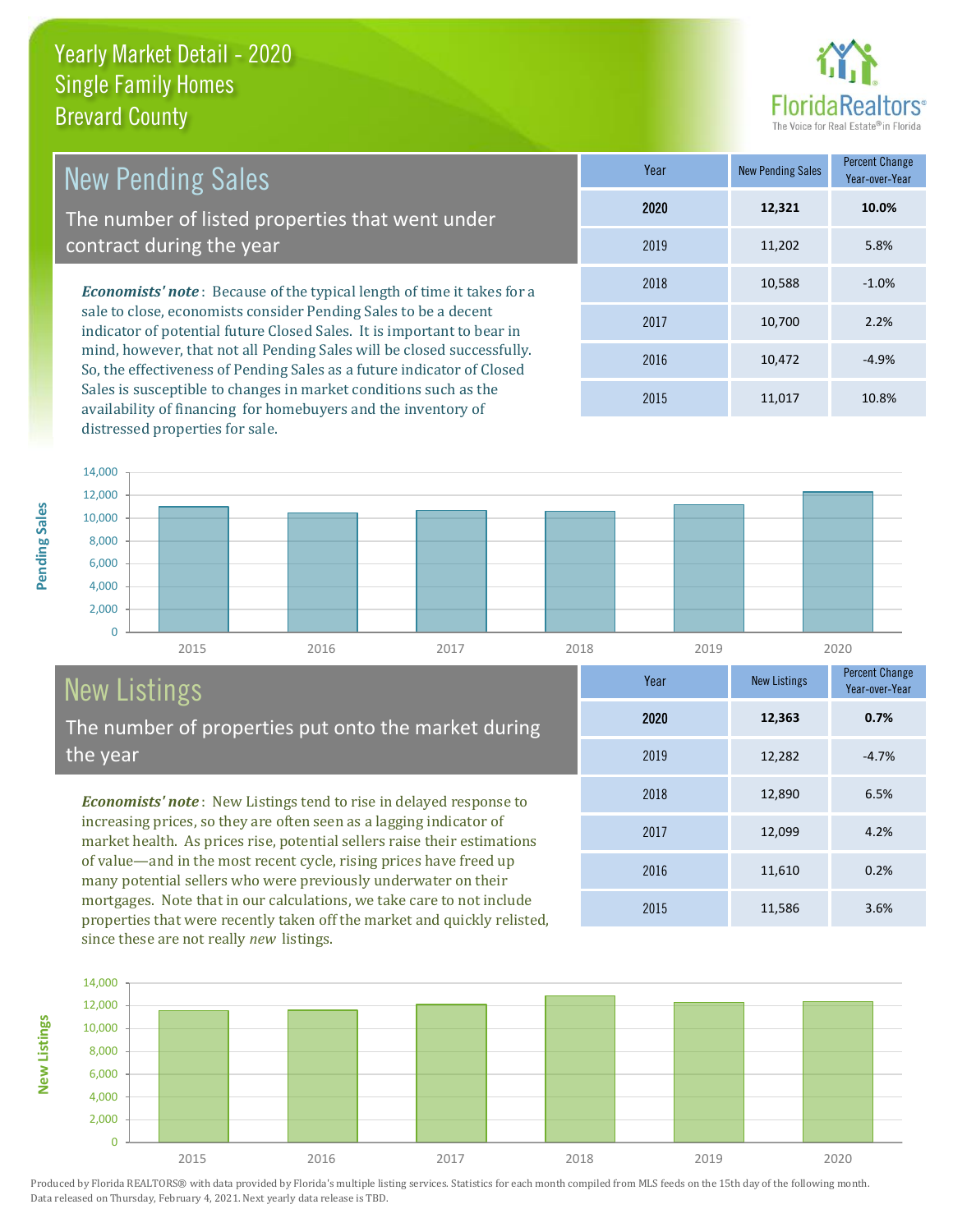

*Economists' note* : There are a number of ways to define and calculate Inventory. Our method is to simply count the number of active listings on the last day of the year, since it is the most current. Inventory rises when New Listings are outpacing the number of listings that go off-Year Inventory Percent Change 2018 2,808 Inventory (Active Listings) The number of property listings active at the end of the year

market (regardless of whether they actually sell). Likewise, it falls when New Listings aren't keeping up with the rate at which homes are going off-market.

|      |       | Year-over-Year |
|------|-------|----------------|
| 2020 | 1,258 | $-43.7%$       |
| 2019 | 2,235 | $-20.4%$       |
| 2018 | 2,808 | 29.6%          |
| 2017 | 2,166 | 8.2%           |
| 2016 | 2,002 | $-13.0%$       |
| 2015 | 2,301 | $-6.1%$        |



# Months Supply of Inventory (Year-End) An estimate of the number of months it will take to deplete the current Inventory given recent sales rates

*Economists' note* : MSI is a useful indicator of market conditions. The benchmark for a balanced market (favoring neither buyer nor seller) is 5.5 months of inventory. Anything higher is traditionally a buyers' market, and anything lower is a sellers' market. There is no single accepted way of calculating MSI. A common method is to divide current Inventory by the most recent month's Closed Sales count, but this count is a usually poor predictor of future Closed Sales due to seasonal cycles. To eliminate seasonal effects, we use the 12-month average of monthly Closed Sales instead.



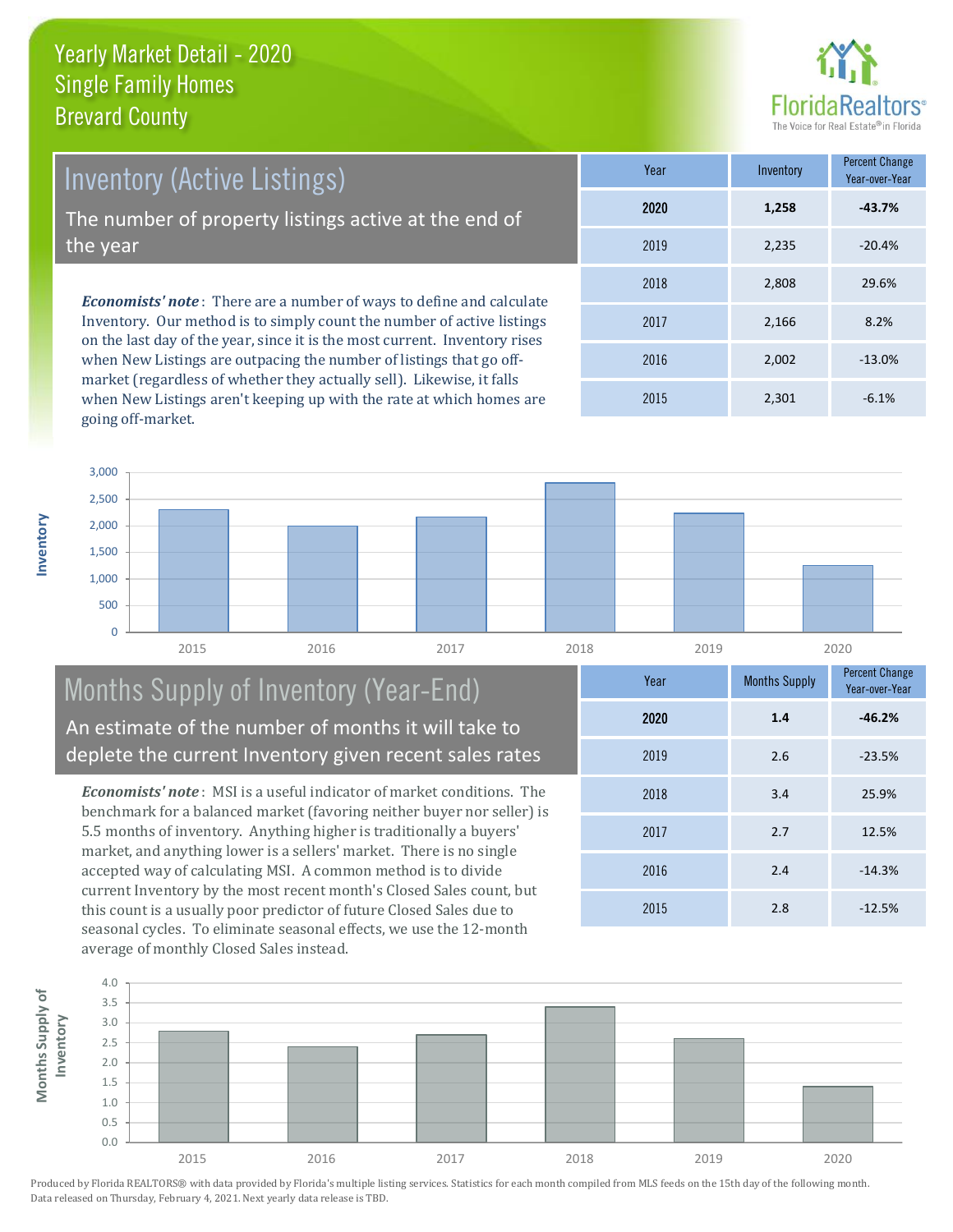

Year-over-Year

*Economists' note* : Closed Sales are one of the simplest—yet most \$150,000 - \$199,999 1,837 -17.5% \$200,000 - \$249,999 2,247 5.2% \$100,000 - \$149,999 609 -36.5% Sale Price Closed Sales Percent Change Less than \$50,000 20 20 -9.1% \$50,000 - \$99,999 151 -31.1% Closed Sales by Sale Price The number of sales transactions which closed during the year

important—indicators for the residential real estate market. When comparing Closed Sales across markets of different sizes, we recommend comparing the percent changes in sales rather than the number of sales.



# Median Time to Contract by Sale Price The median number of days between the listing date and contract date for all Closed Sales during the year

*Economists' note* : Like Time to Sale, Time to Contract is a measure of the length of the home selling process calculated for sales which closed during the year. The difference is that Time to Contract measures the number of days between the initial listing of a property and the signing of the contract which eventually led to the closing of the sale. When the gap between Median Time to Contract and Median Time to Sale grows, it is usually a sign of longer closing times and/or declining numbers of cash sales.

| Sale Price            | <b>Median Time to</b><br>Contract | <b>Percent Change</b><br>Year-over-Year |
|-----------------------|-----------------------------------|-----------------------------------------|
| Less than \$50,000    | 19 Days                           | 0.0%                                    |
| $$50,000 - $99,999$   | 22 Days                           | 37.5%                                   |
| $$100,000 - $149,999$ | 25 Days                           | $-16.7%$                                |
| $$150,000 - $199,999$ | 22 Days                           | $-29.0%$                                |
| \$200,000 - \$249,999 | 21 Days                           | $-36.4%$                                |
| \$250,000 - \$299,999 | 25 Days                           | $-37.5%$                                |
| \$300,000 - \$399,999 | 24 Days                           | $-44.2%$                                |
| \$400,000 - \$599,999 | 29 Days                           | $-49.1%$                                |
| \$600,000 - \$999,999 | 42 Days                           | $-46.2%$                                |
| \$1,000,000 or more   | 74 Days                           | $-54.3%$                                |

\$250,000 - \$299,999 1,862 24.7% \$300,000 - \$399,999 2,050 27.3%

\$400,000 - \$599,999 1,491 31.0%



Produced by Florida REALTORS® with data provided by Florida's multiple listing services. Statistics for each month compiled from MLS feeds on the 15th day of the following month. Data released on Thursday, February 4, 2021. Next yearly data release is TBD.

**Median Time to Contract**

**Median Time to Contract**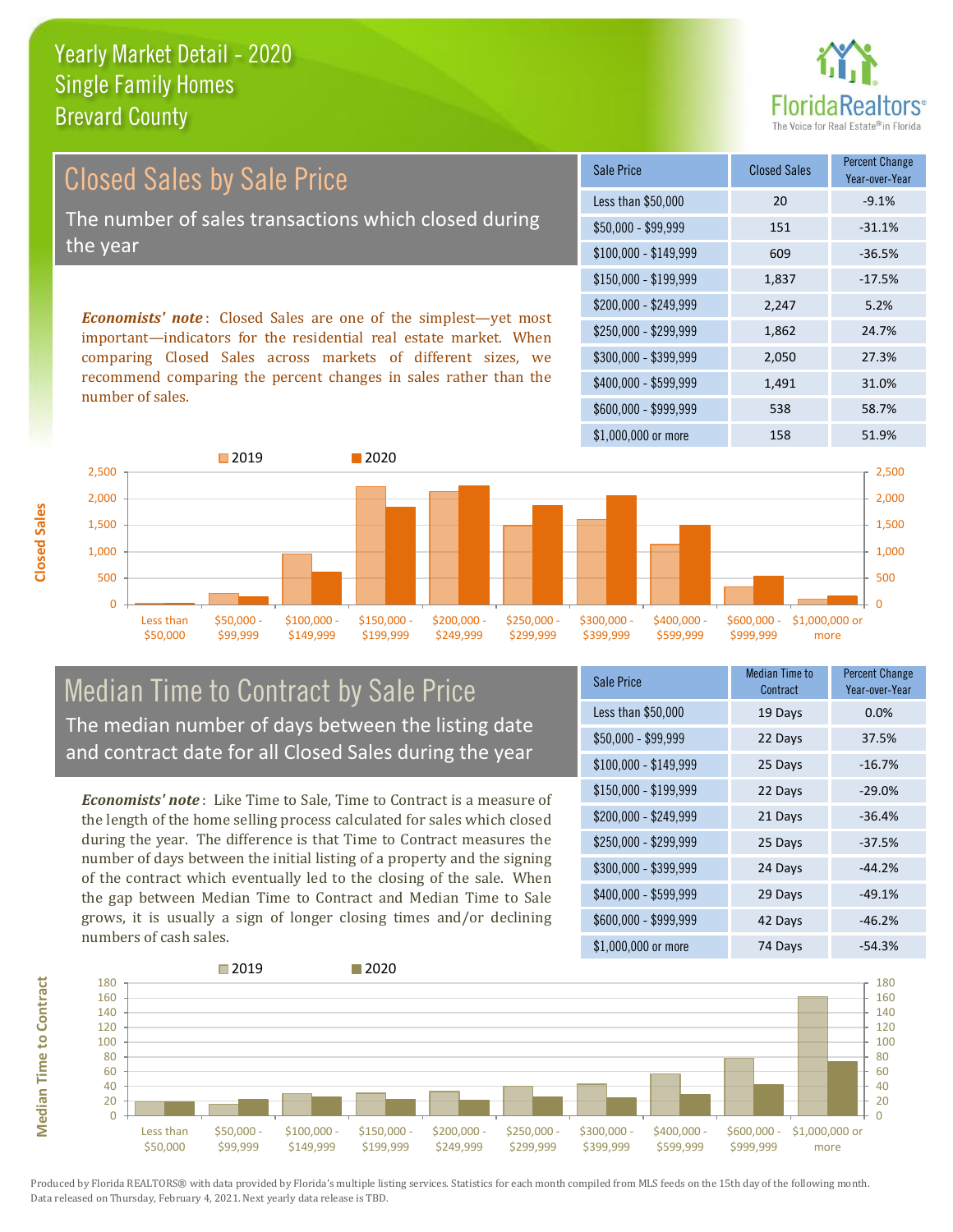

# New Listings by Initial Listing Price The number of properties put onto the market during

the year

*Economists' note:* New Listings tend to rise in delayed response to increasing prices, so they are often seen as a lagging indicator of market health. As prices rise, potential sellers raise their estimations of value—and in the most recent cycle, rising prices have freed up many potential sellers who were previously underwater on their mortgages. Note that in our calculations, we take care to not include properties that were recently taken off the market and quickly relisted, since these are not really *new* listings.

| <b>Initial Listing Price</b> | <b>New Listings</b> | <b>Percent Change</b><br>Year-over-Year |
|------------------------------|---------------------|-----------------------------------------|
| Less than \$50,000           | 12                  | $-60.0%$                                |
| $$50,000 - $99,999$          | 148                 | $-37.6%$                                |
| $$100,000 - $149,999$        | 553                 | $-43.5%$                                |
| $$150,000 - $199,999$        | 1,883               | $-21.3%$                                |
| \$200,000 - \$249,999        | 2,514               | 3.5%                                    |
| \$250,000 - \$299,999        | 2,292               | 24.7%                                   |
| \$300,000 - \$399,999        | 2,346               | 16.9%                                   |
| \$400,000 - \$599,999        | 1,645               | 6.1%                                    |
| \$600,000 - \$999,999        | 707                 | 15.1%                                   |
| \$1,000,000 or more          | 263                 | 27.7%                                   |



# Inventory by Current Listing Price The number of property listings active at the end of the year

*Economists' note* : There are a number of ways to define and calculate Inventory. Our method is to simply count the number of active listings on the last day of the year, since it is the most current. Inventory rises when New Listings are outpacing the number of listings that go offmarket (regardless of whether they actually sell). Likewise, it falls when New Listings aren't keeping up with the rate at which homes are going off-market.

| <b>Current Listing Price</b> | Inventory    | Percent Change<br>Year-over-Year |
|------------------------------|--------------|----------------------------------|
| Less than \$50,000           | $\mathbf{1}$ | $-66.7%$                         |
| $$50,000 - $99,999$          | 12           | $-57.1%$                         |
| $$100,000 - $149,999$        | 34           | $-71.9%$                         |
| $$150,000 - $199,999$        | 137          | $-57.3%$                         |
| \$200,000 - \$249,999        | 198          | $-40.2%$                         |
| \$250,000 - \$299,999        | 241          | $-27.2%$                         |
| \$300,000 - \$399,999        | 236          | $-36.4%$                         |
| \$400,000 - \$599,999        | 178          | $-53.8%$                         |
| \$600,000 - \$999,999        | 136          | $-43.6%$                         |
| \$1,000,000 or more          | 85           | $-17.5%$                         |



Produced by Florida REALTORS® with data provided by Florida's multiple listing services. Statistics for each month compiled from MLS feeds on the 15th day of the following month. Data released on Thursday, February 4, 2021. Next yearly data release is TBD.

**Inventory**